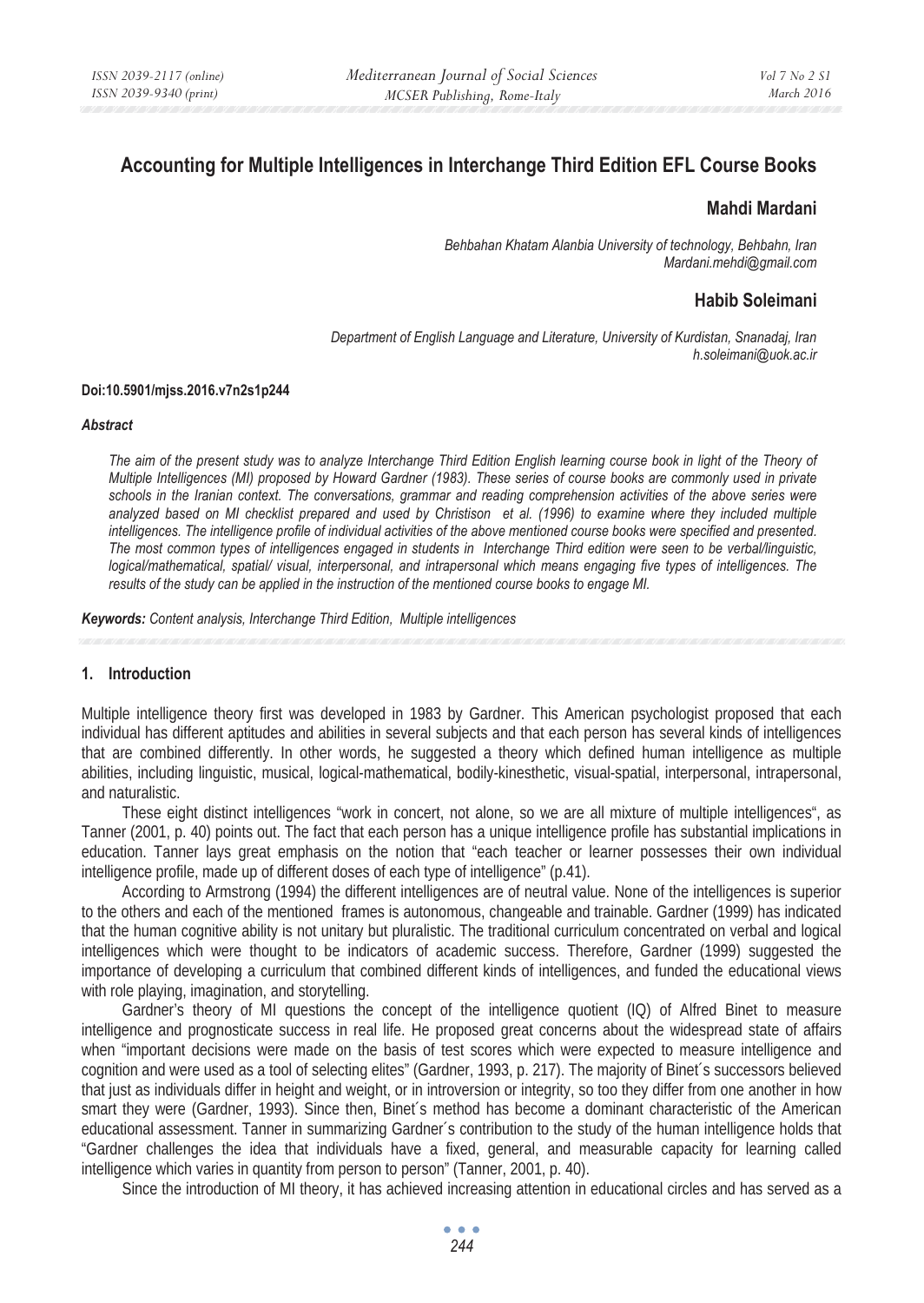| ISSN 2039-2117 (online) | Mediterranean Journal of Social Sciences | Vol 7 No 2 S1 |
|-------------------------|------------------------------------------|---------------|
| ISSN 2039-9340 (print)  | MCSER Publishing, Rome-Italy             | March 2016    |

framework for curricular designs. Although Gardner's theory has been controversial, it has become a vital force in shaping curricula in many parts of the world and a lot of studies are done in many academic institutions in this regard.

Since the appearance of MI theory, a number of changes have been made in school curriculums so that authorities can consider the new view of human capacities. Many public and private schools started to base their curriculum upon MI theory after the publication of Gardner's Frames of Mind in 1983 (Weiner, 2001).

The MI theory (Gardner, 1983, 1999, 2004) has significant meaning for education in general, and for language learning in particular (Armstrong, 2007; Azar, 2006; Buchen, 2006; Campbell, L. Campbell, B. & Dickinson, 2004; Christion, 2004; Duncan & MaeBaker, 2007; Epelbaum, 2007; Fogarty & Stoehr, 2007; Tracey & Richey, 2007; Viens & Kallenbach, 2004). Richards and Rodgers say that the multiple intelligence model is one of the many learning style models proposed in general education (2003). They quote Campbell who put emphasis on the fact that the multiple intelligence model was not to be taken as a prescription, but rather offering teachers "a complex mental model based on which they would be able to construct curriculum and improve themselves as educators (Campbell, 1997).

Richards and Rodgers have listed a number of new roles of teachers familiarized with Gardner´s theory and have shown commitment to it. These teachers "become curriculum developers, lesson designers and analysts, activity founders or inventors, and above all, orchestrators of a rich mix of multisensory activities within the realistic constraints of time, space, and resources of the classroom" (2003, p.120). This method urges teachers to assess their lessons and make them fit every individual learner, keeping in mind his or her unique intelligence profile. This is considered inevitable to ensure learner´s full participation in the learning process and guarantee its maximum efficiency (Richards and Rodgers, 2003).

Since FL teaching has changed in order to accommodate learners' needs and potentials, noticeable modifications have also been witnessed in FL textbooks. Textbooks make use of a variety of tasks which combine different methods and approaches so that they reflect the changes in FL teaching. According to a recent research (Snider, 2001, p.1), elements of the Audio-lingual method (ALM), Total physical Response, (TPR) and Communicative Language Teaching (CLT) in a single book showing an eclectic combination of methods, approaches and techniques, have been presented in some textbooks.

Because textbooks have reacted to the changes in FL teaching by mixing differing methods and approaches, MI theory should also be considered in language teaching. Because of the fact that MI theory considers learners' abilities, styles and differences in intelligence profiles, it can contribute greatly to language teaching both in EFL and ESL contexts. The combination of new methods and approaches such as CLT associated with the principles of MI theory would be beneficial for language learners in that they can learn according to their strengths and preferences and they can also develop their less-developed areas while learning a language.

Since textbooks are vital sources for teachers to help students and are the basis of school instruction and the main sources of information for both students and teachers, many researchers have placed emphasis on the importance and the use of textbooks in language teaching (Brown, 2005; Palmberg, 2002; Richards and Rodgers, 2001; Sheldon, 1988).

Hutchinson and Torres (1994) suggest that textbook is considered a universal element of English language instruction and no teaching-learning situation is complete until it has its relevant textbook. Therefore, one of the most important characteristics of good textbooks is paying attention to individual differences and interests of the students. This is very important in motivating the students.

On the other hand, it is observed that those who participate in private language institutes where authentic textbooks such as Interchange and American English file packages are taught are more successful regarding proficiency in English, although other factors and variables are also involved in this success. Changes have also been made in school curriculums in order to consider the new view of human capacities. Many public and private schools started to base their curriculum upon MI theory and principles after the publication of Gardner's Frames of Mind in 1983 (Weiner, 2001).

Recently some researchers have analyzed textbooks in the light of MI Theory. Palmberg (2002) reports on a study conducted at Abo Akademi University in Finland by a group of student teachers who were participants in an EFL methodology course based on a book entitled "Bricks 1". The results showed that 97% of the 300 exercises were categorized as verbal/linguistic, 76% intrapersonal, 25% interpersonal, 8% logical/mathematical, 5% bodily/kinesthetic, 5% spatial/visual, 3% naturalist, 2% musical, and 0% existentialist. Palmberg (2002) concludes that the textbook intelligence profile which refers to the combination of intelligences in a textbook reflects the writer's personal profile and teachers have the desire to teach according to their learning styles as well as to their own preferences.

In another recent study Kirgoz, (2010) analyzed English Language Teaching textbooks which are locally published in Turkey. The results of this study showed that the intelligence profile of English textbooks was dominantly verbal/linguistic and visual/spatial.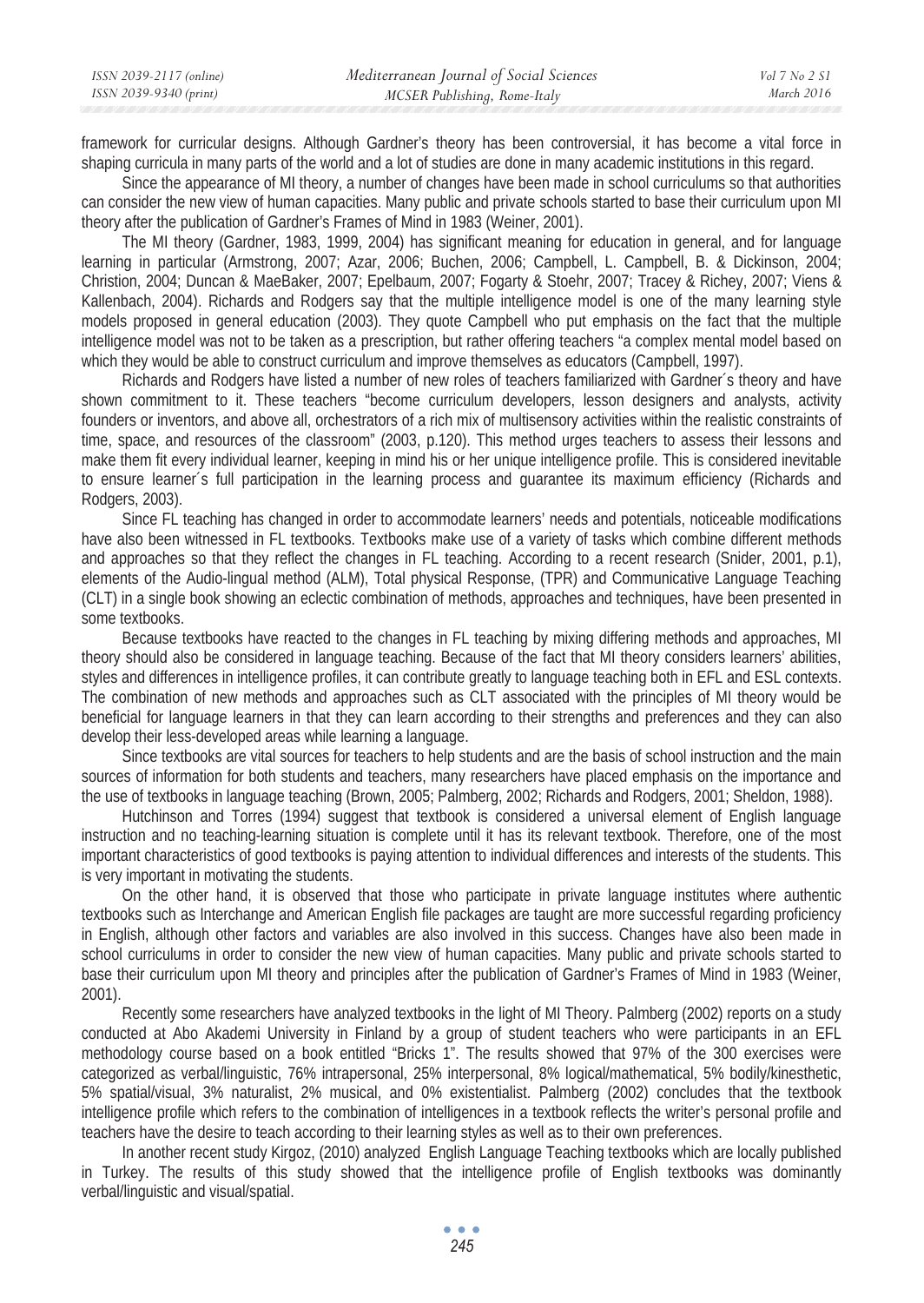In an EFL environment like Iran lack of available target language sources sheds lights on the importance of textbooks. For the EFL students, the textbook becomes the major source of contact with foreign language apart from the input suggested by the teacher (Azizifar, Koosha, Lotfi, 2010).

Although many studies have ever been conducted on textbook analysis, none of them has ever analyzed Interchange Third edition in the light of MI theory. Thus, this gap in literature triggered the researcher's motivation to conduct the present study.

Regarding the objectives of the study, the following research question was proposed in the current study:

1. What are the most common Multiple Intelligence types in the Interchange Third Edition series?

# **2. Methodology**

The current study employed a survey design in which the researcher analyzed the intended series based on the checklist developed by Christison (1996). Different types of intelligences were found in conversations, grammar, and reading comprehension activities of the series. The process started first with counting the intelligence types of the population and then analyzing and interpreting the results. Content analysis was used to investigate the types of multiple intelligences in Interchange Third Edition. Then the frequencies counted, related percentages calculated, and tables and graphs of each activity type which engaged different intelligences were drawn.

Exercises such as listening, speaking, reading, and writing and also many other activities that exist in Interchange Third edition which work on grammar, vocabulary and pronunciation were used as materials of this study. The passages of these books are mostly authentic, up to date and taken from everyday lives. These series has a student book, a work book, a teacher's book accompanied by audio and video CDs, an interactive CD-ROM and the self-study Audio CD for all four levels. Each Student's Book includes 16 teaching units, and each teaching unit includes 11 to 15 activities which address different skills and components of language. All lessons include different types of activities with a lot of real photos, pictures, and drawings and arts. At the end of all four level course books, there are some interchange activities in which language learners are led to teaching units to provide more pair and group works and speaking activities. There are frequent progress checks after each two units. A self-study section is also available accompanied by some audio CDs. The Workbook follows the same sequence as the Student's Book. Each unit in the Workbook is six pages.

Multiple Intelligences (MI) checklist adapted from Christison (1996), Berman, (1998), and Lazear (1993) were used which comprised the definition of the eight intelligences and a matrix of activities for each kind of the intelligence. For example, a definition for logical-mathematical intelligence involves the ability to use numbers effectively, to engage in higher order thinking, to think in logical patterns, to persuade others in solving problems, and to be able to speak about language itself. Among the activities which are indicators of logical-mathematical intelligence the following can be mentioned: organizing information systematically, note taking, worksheets, listening to lectures, word play games, listening to talking books, reading books, discussions, storytelling, journal keeping, debates, memorizing, writing, applying numbers in relative situations, shapes and patterns, using concretes to understand abstracts, and having the ability of exploring patterns and relationships.

# *2.1 Procedures*

Interchange Third edition course books were analyzed to determine to what extent Multiple Intelligence Theory is catered for in these course books and to identify the intelligence profiles related to them. The types of intelligences accounted for, those which were predominant and the less common ones or not included were identified.

In order to spot the intelligences in an activity and assign it to a particular intelligence in conversations, grammar, and reading comprehension activities, the Multiple Intelligence checklists (Berman, 1998; Christison, 1996; Lazear1993) were used.

In analyzing each activity a code was used to identify whether that activity engage certain type of intelligence or not. If it is coded as 1 it means that activity successfully engaged that intelligence. Code zero means intelligence has not been activated by activity.

# *2.2 Results*

The analyses of the intelligence profiles of conversations, grammar and reading comprehension activities of Interchange series based on the checklist of this study are shown in the following Tables and Graphs.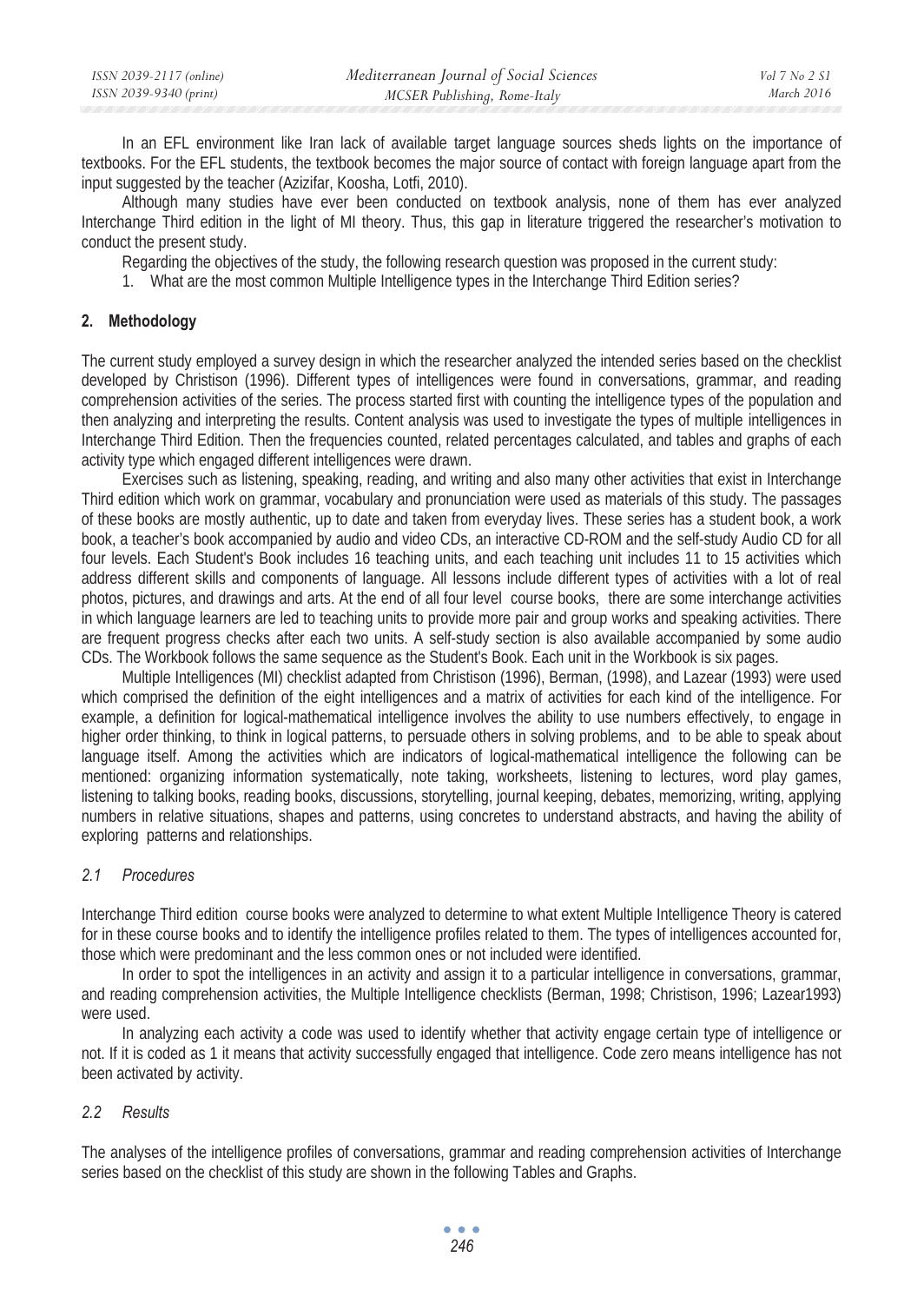# *2.2.1 Conversations*

All conversation activities in Interchange series were coded based on the checklist in order to see whether they engage certain type of intelligence.

According to the checklist of this study, 1376 conversations which engage MI are shown in Table .1

**Table 1.** Distribution of MI in Conversation activities of Interchange course books

|        |                      |     | Interchange Intro Interchange 1 |     |     |     | Interchange 2 Interchange 3 |     |      |      | Total |
|--------|----------------------|-----|---------------------------------|-----|-----|-----|-----------------------------|-----|------|------|-------|
| Number | Type of Intelligence | F   | $\%$                            | F   | %   | F   | $\%$                        | F   | $\%$ | F    | $\%$  |
|        | Verbal/Linguistic    | 76  | 6%                              | 83  | 6%  | 88  | 6%                          | 80  | 6%   | 327  | 24%   |
|        | Logical/Mathematical | 11  | 1%                              | 13  | 1%  | 31  | 2%                          | 48  | 3%   | 103  | 7%    |
|        | Spatial/Visual       | 71  | 5%                              | 77  | 6%  | 75  | 5%                          | 76  | 6%   | 299  | 22%   |
| 4      | Bodily/Kinesthetic   | 16  | 1%                              | 15  | 1%  | 19  | 1%                          | 13  | 1%   | 63   | 4%    |
| 5      | Musical              | 15  | 1%                              | 21  | 2%  | 19  | 1%                          | 19  | 1%   | 74   | 5%    |
| 6      | Interpersonal        | 26  | 2%                              | 34  | 2%  | 52  | 4%                          | 41  | 3%   | 153  | 11%   |
|        | Intrapersonal        | 76  | 6%                              | 82  | 6%  | 88  | 6%                          | 76  | 6%   | 322  | 24%   |
| 8      | <b>Naturalistic</b>  | 14  | 1%                              | 9   | 1%  | 5   | 0%                          |     | 1%   | 35   | 3%    |
|        |                      | 305 | 22%                             | 334 | 24% | 377 | 27%                         | 360 | 26%  | 1376 | 100%  |

As is displayed in Table 1, there are 1376 activities that engage the eight types of intelligences in the conversations of Interchange Third edition package.

This Table shows that verbal/linguistic intelligence is the most common type of intelligence found in 24% of the activities with the frequency of 327. That is, in 1376 observations of addressing MI, 327 cases were observed to engage verbal/linguistic intelligence.

The second most frequently addressed type of intelligence is the intrapersonal intelligence with the frequency of 322 and percentage of 24. The next most observed intelligence in the conversations of Interchange package is spatial/visual which has the percentage of 22.

As we see in Table 4.51, the other types of the intelligences which are addressed in conversation of the series are as follow:

Interpersonal (11%), logical/mathematical (7%), musical (5%), bodily/kinesthetic (4%), and the least frequent type of intelligence catered for is the naturalistic (3%) intelligence.

Logical/Mathematical, Bodily/Kinesthetic, Musical, and Natural intelligences are less common and are activated in 18% of the analyzed activities.

As results of the study reveals here we have the most percentage of all in verbal/linguistics and intrapersonal intelligence then it goes on by engaging all types of intelligences, which is indicative of the fact that series are truly responsive to the theory of multiple intelligences in conversation activities.

# *2.2.2 Grammar*

According to the observation of the activities there are 656 cases which address MI in grammar activities of Interchange third edition.

| Table 2. Distribution of MI in Grammar activities of Interchange textbooks |
|----------------------------------------------------------------------------|
|----------------------------------------------------------------------------|

|        |                      |     | Interchange Intro Interchange 1 Interchange 2 Interchange 3 |     |      |          |     |          |     |     | Total    |
|--------|----------------------|-----|-------------------------------------------------------------|-----|------|----------|-----|----------|-----|-----|----------|
| Number | Type of Intelligence |     | %                                                           |     | $\%$ |          | %   |          | %   |     | %        |
|        | Verbal/Linguistic    | 32  | 5%                                                          | 32  | 5%   | 32       | 5%  | 32       | 5%  |     | 128 20%  |
|        | Logical/Mathematica  | 32  | 5%                                                          | 32  | 5%   | 32       | 5%  | 32       | 5%  |     | 128 20%  |
|        | Spatial/Visual       | 28  | 4%                                                          | 32  | 5%   | 30       | 4%  | 30       | 5%  | 120 | 18%      |
| 4      | Bodily/Kinesthetic   | 13  | 2%                                                          | 3   | 0%   | 11       | 2%  | 2        | 0%  | 29  | 3%       |
| 5.     | Musical              | 0   | 0%                                                          |     | 0%   | $\Omega$ | 0%  | $\Omega$ | 0%  |     | 0%       |
| 6      | Interpersonal        | 32  | 5%                                                          | 32  | 5%   | 32       | 5%  | 32       | 5%  |     | 128 20%  |
|        | Intrapersonal        | 28  | 4%                                                          | 32  | 5%   | 30       | 5%  | 32       | 5%  | 122 | 19%      |
| 8      | <b>Naturalistic</b>  | 0   | 0%                                                          | 0   | 0%   | $\Omega$ | 0%  | $\Omega$ | 0%  | 0   | $0\%$    |
|        |                      | 165 | 25%                                                         | 164 | 25%  | 167      | 26% | 160      | 25% |     | 656 100% |

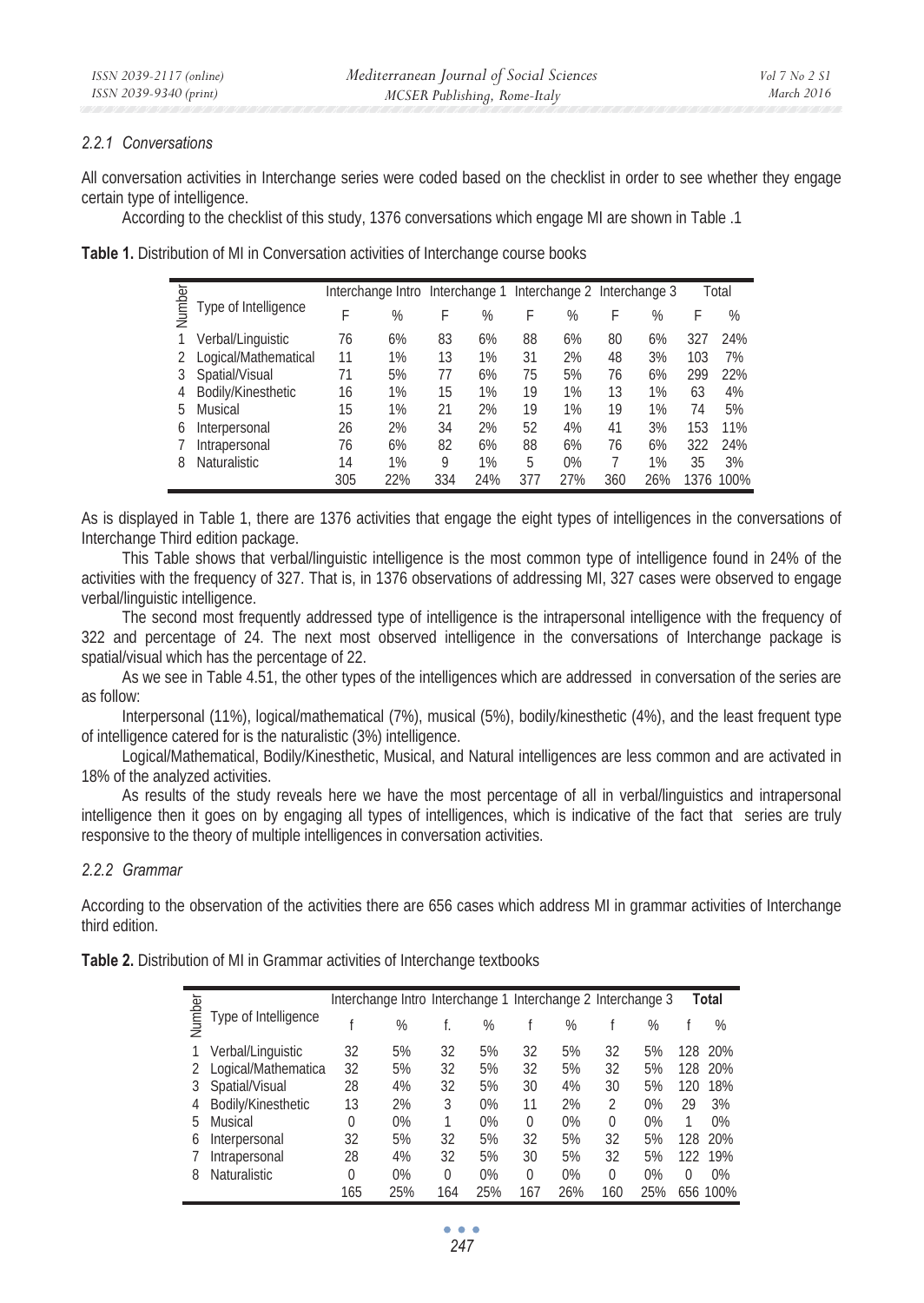| ISSN 2039-2117 (online) | Mediterranean Journal of Social Sciences | Vol 7 No 2 S1 |
|-------------------------|------------------------------------------|---------------|
| ISSN 2039-9340 (print)  | MCSER Publishing, Rome-Italy             | March 2016    |

In analyzing the grammar activities of Interchange third edition package shown in Table 2, it has been revealed that the eight types of intelligences were engaged in 656 cases. We can see in the mentioned Table that 60% of activities are assumed to engage the verbal/linguistic, logical/mathematical, and interpersonal intelligences. Each type of the above intelligences is seen in 20% of the activities.

Intrapersonal and spatial/visual intelligences are the next two most frequently catered for intelligences with percentages of 19 and 18 respectively.

The least observed intelligences in the grammar activities of Interchange package are bodily/kinesthetic (3%) and naturalistic (0%) intelligences.

### *2.2.3 Reading comprehension activities*

With regard to reading comprehension activities there are 308cases which met the objectives of MI checklist regarding inclusion of different kinds of intelligences.

| Table 3. Distribution of MI in Reading comprehension activities of Interchange textbooks |  |
|------------------------------------------------------------------------------------------|--|
|------------------------------------------------------------------------------------------|--|

|        |                      | Interchange Intro |      | Interchange 1 |      | Interchange 2 |     | Interchange 3 |     | Total |      |
|--------|----------------------|-------------------|------|---------------|------|---------------|-----|---------------|-----|-------|------|
| Number | Type of Intelligence |                   | $\%$ | F             | $\%$ | F             | %   |               | %   |       | %    |
|        | Verbal/Linguistic    | 12                | 4%   | 16            | 5%   | 16            | 5%  | 16            | 5%  | 60    | 19%  |
|        | Logical/Mathematical | 10                | 3%   | 6             | 2%   | 16            | 5%  | 15            | 5%  | 47    | 15%  |
|        | Spatial/Visual       | 12                | 4%   | 15            | 5%   | 15            | 5%  | 16            | 5%  | 58    | 19%  |
| 4      | Bodily/Kinesthetic   | 5                 | 2%   | 0             | 0%   | $\theta$      | 0%  | 0             | 0%  | 5     | 2%   |
| 5      | Musical              | າ                 | 1%   |               | 0%   | 1             | 0%  | $\Omega$      | 0%  | 4     | 1%   |
| 6      | Interpersonal        | 12                | 4%   | 16            | 5%   | 16            | 5%  | 16            | 5%  | 60    | 19%  |
|        | Intrapersonal        | 12                | 4%   | 16            | 5%   | 16            | 5%  | 16            | 5%  | 60    | 19%  |
| 8      | <b>Naturalistic</b>  |                   | 2%   | 2             | 1%   | 4             | 1%  |               | 0%  | 14    | 4%   |
|        |                      | 72                | 24%  | 72            | 23%  | 84            | 26% | 80            | 25% | 308   | 100% |

Table 3 is the result of analyzing Interchange third edition package for identifying different types of MI in the reading activities.

Different types of MI have been observed to have been involved in 308 activities. Each of the verbal/linguistic, spatial/visual, interpersonal, and intrapersonal was addressed with the distribution of 19%. That is, about 76% of the activities only involved these four types of intelligences.

Logical/mathematical intelligence takes the second place in being catered for in the activities with 15%.

The least frequently addressed intelligences are naturalistic (4%), and bodily/kinesthetic (2%) in the reading activities of Interchange package.

Analysis of the findings indicated that there are more varieties in the amount and qualities of the activities which have been developed for this package. It seems that the material developers of this package are aware of the Multiple Intelligences theory and the effects that it has on the curriculum development and syllabus design of instructional materials.

#### **3. The Intelligence Profile for the Interchange Third Edition Series as a Whole**

MI was engaged in 2340 activities of Interchange third edition series. Tables 4 and 5 and Graph 1 indicate the results of the analysis for the intelligence profiles in conversations, grammar and reading comprehension activities of the mentioned textbooks.

|  |  | Table 4. Frequency of Distribution of MI in each of the Interchange third edition series |  |
|--|--|------------------------------------------------------------------------------------------|--|
|  |  |                                                                                          |  |

| <b>Textbook</b>   | V/L  | L/M | <b>S/V</b> | B/K | M. | Inter. | Intra. | Nat. | Total |
|-------------------|------|-----|------------|-----|----|--------|--------|------|-------|
| Interchange Intro | 120. | 53  | 111        | 34  |    | 70     | 116    |      | 542   |
| Interchange 1     | 131  | 51  | 124        | 18  | 23 | 82     | 130    |      | 570   |
| Interchange 2     | 136. | 79  | 120        | 30  | 20 | 100    | 134    |      | 628   |
| Interchange 3     | 128  | 95  | 122        | 15  | 19 | 89     | 124    |      | 600   |
| Total             | 515  | 278 |            | 97  | 79 | 341    | 504    | 49   | 2340  |

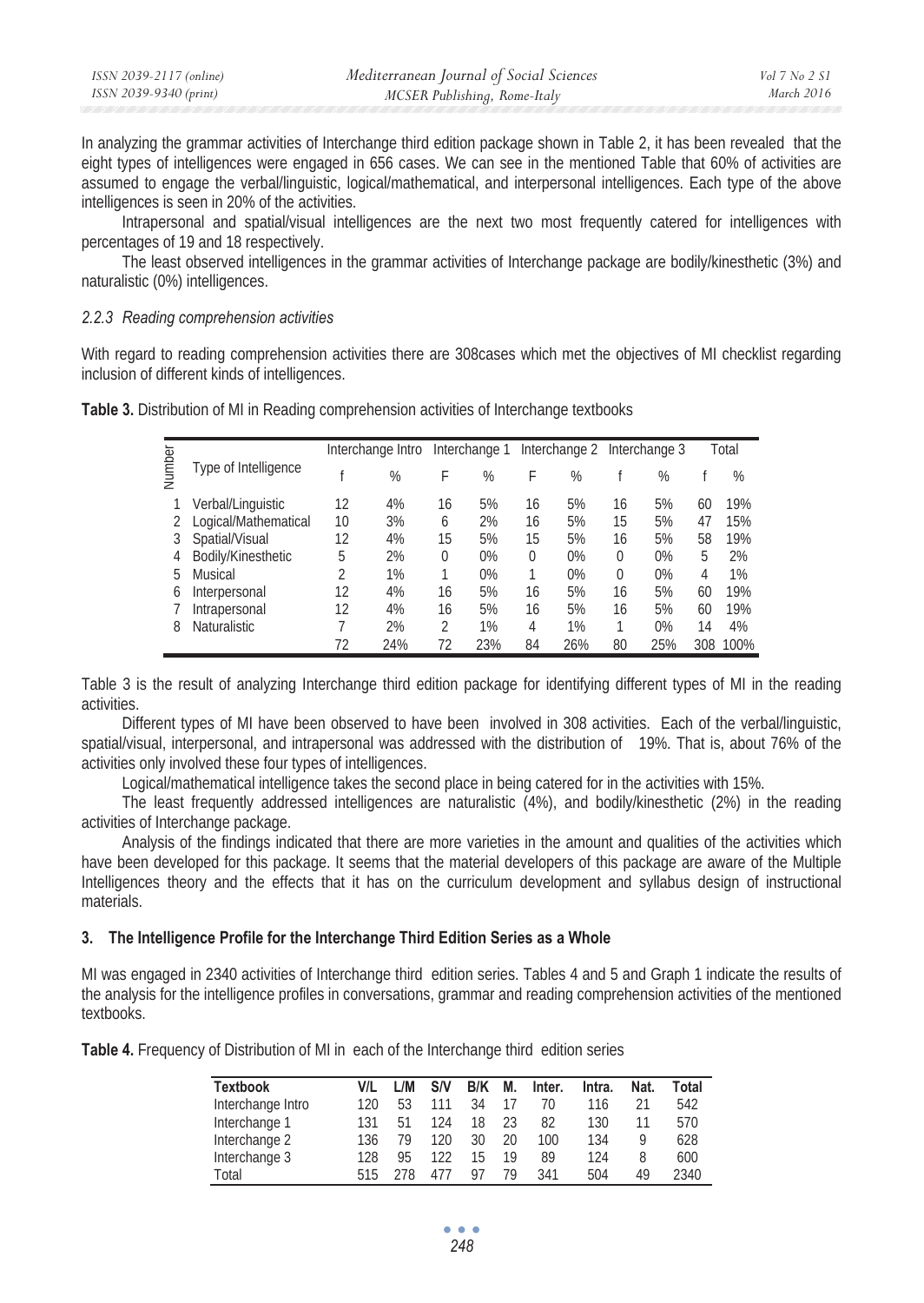### **Table 5.** Distribution of MI in Interchange third edition series

| <b>Intelligence</b> V/L L/M S/V B/K Mus. Inter. Intra. Nat. Total |  |  |                                      |  |  |
|-------------------------------------------------------------------|--|--|--------------------------------------|--|--|
|                                                                   |  |  | 515 278 477 97 79 341 504 49 2340    |  |  |
|                                                                   |  |  | 22% 11% 20% 04% 03% 14% 21% 02% 100% |  |  |

### **Graph 1.** Distribution of MI in Interchange third edition series



# **4. Conclusion**

The current study was conducted to shed light on different types of intelligences employed by different activities in Interchange third edition series.

There are 515 Conversation, Grammar, and Reading comprehension activities in Interchange package which engaged Multiple Intelligences in 2340 cases. The findings revealed that the intelligence profiles for this package are Verbal/Linguistic, Logical/Mathematical, Spatial/Visual, Intrapersonal, and Interpersonal and these types of intelligences were engaged by 91% of the activities and the other three types of intelligences were catered for in just 9% of the activities.

As we analyzed the activities, it was noticed that these series are really responsive to the theory of Multiple Intelligences. Although, the series start by engaging all types of Multiple Intelligences, the first two levels only include four types of intelligences. However, in the last two levels both the number of activities and intelligences engaged increase in number and the intelligence profile increases to five of the intelligences and the other three intelligences are not ignored too.

Furthermore, analysis of the findings indicated that there are lots of varieties in the amount and qualities of the activities which have been developed for this package. It seems that the material developers of this package are aware of the Multiple Intelligences theory and the effects that it has on the curriculum development and syllabus design of instructional materials.

Examining the above Tables and Graphs is indicative of the fact that the frequencies of distribution and the related percentages for verbal/linguistic intelligence, intrapersonal, spatial/visual, Interpersonal, are 515 (22%), 504 (21%), 477(20%), and 341 (14%) respectively, which is indicative of the fact that the activities which engage these types of Intelligences have been distributed very well through the books.

The case for the logical/mathematical, bodily/kinesthetic, naturalistic, musical intelligences activities in Interchange package is somehow different. In fact number of activities supporting MI in the case of these activities is not enough in these series.

In conclusion the Interchange Third edition package caters for multiple intelligences in a good way so that the intelligence profiles for these textbooks are verbal/linguistic, logical/mathematical, spatial/visual, intrapersonal, and interpersonal. The other three types of intelligences are not ignored and there are activities which activate them. However, the amount of those activities is not comparable to the other five intelligences.

In a nutshell, the use of textbooks which address MI in schools help educators have their teaching beyond linguistic and logical-mathematical intelligences which leave many students out of the learning process. MI supported materials is a help for educators to understand cognitive abilities and be responsive to other types of intelligence.